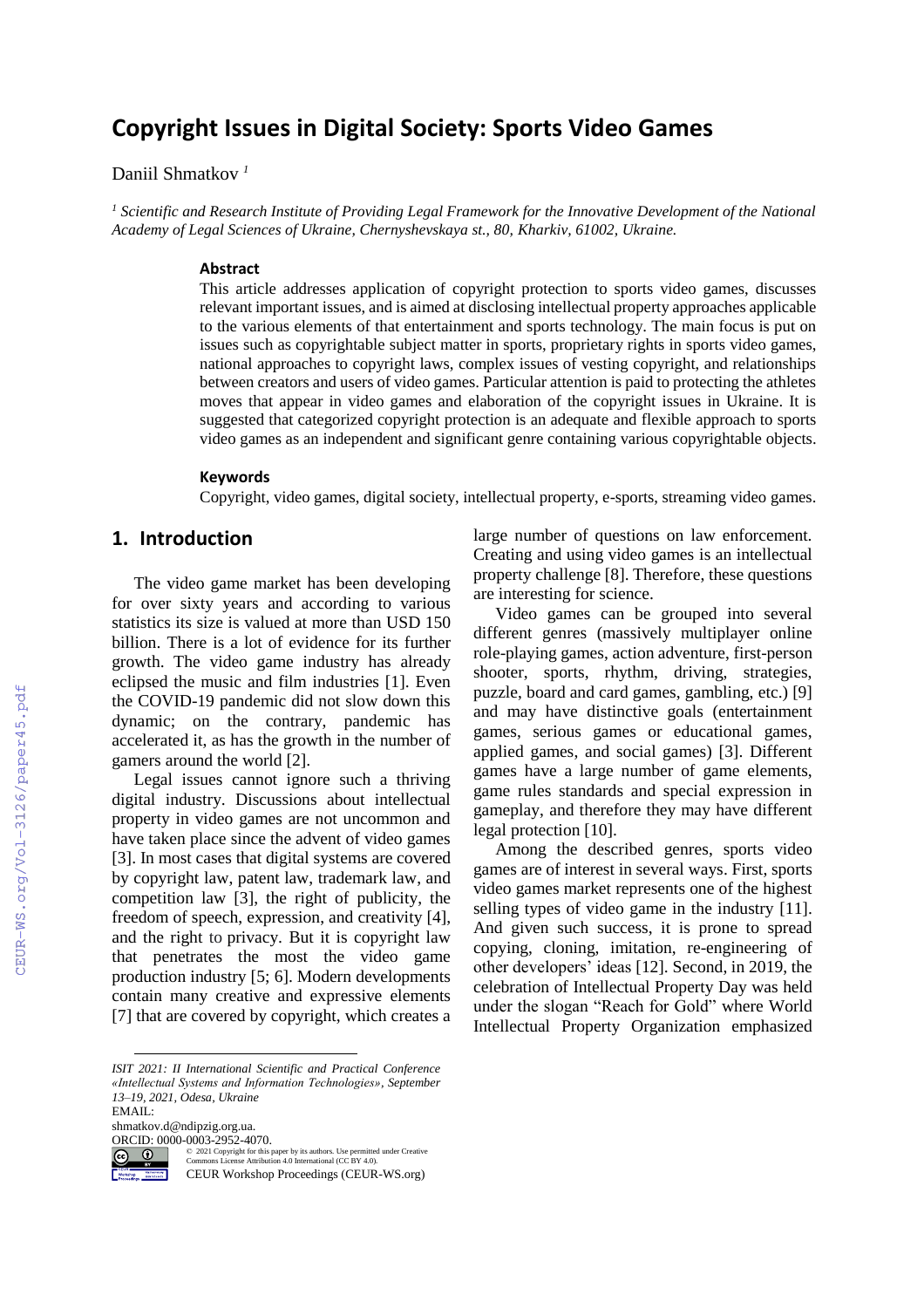the value of copyright among other intellectual property in the world of sport business, although it is not the only feature of the sport [13]. Sports video games are complex and complicated, which comprises different copyrightable objects [10]. Comparative analysis of sports and sports video games is interesting for science.

Copyright in sports is still causing debate among the scientific community, and the digitalization of sports has begun to generate even more debate.

This article addresses application of copyright protection to sports video games, discusses relevant important issues, and is aimed at disclosing intellectual property approaches applicable to the various elements of that entertainment and sports technology.

# **2. Copyrightable Subject Matter in Sports**

In 2019, during the celebration of Intellectual Property Day, the copyright was only covered as a matter of broadcasting sports events. The portrayal of the sports performance through a picture or media coverage has good prospects for attracting intellectual property in different jurisdictions [14]. But there are also other copyrightable objects.

Sometimes courts had taken the position that sports performances meet the threshold for copyrightable subject matter [1]. A sports event per se cannot be considered as copyright [15]. Sports are divided between the following different groups, into which sports might fall, and these categories are arranged in order from the least to the most possibly copyrightable ones [16]: 1) sports events; 2) scripted sports plays; 3) routineoriented competitive sports; and 4) routineoriented non-competitive sports. Although this classification is not a panacea for obtaining copyright – for example, in the recent decision of the Spanish Supreme Court from October 18, 2020 regarding the claim of a professional bullfighter to obtain copyright protection, court sentenced that the bullfighter cannot register his choreography as an object of intellectual property since it cannot be expressed objectively [17]. The question of whether bullfight is a sport, perhaps, a debatable one, but the most important thing in this case is that in relation to expressive bullfight, the court referred to the decision of The Court of Justice of the European Union from October 4, 2011 with reference to Football Association

Premier League, which states that competitions limited by the rules of the game leave no room for creative freedom in the sense of copyright.

Scientists note that scripted sports, adversarial and routine-oriented sports, don't deserve copyright protection [16; 18], while choreographies of routine-oriented/aesthetic sports [19] as well as sports celebration moves [19; 20] are copyrightable subject matter. It follows from studies and judicial practice that establishing the existence of copyright requires a number of procedures, including an identification of moves compliance to the strict rules, the number of moves performed in choreography, the presence of competition, the ability to move in a different way or simpler, peculiarity of moves, compliance of moves with the public morality, etc.

A video game, like a sports game, does not necessarily lead to a copyrighted work, which is determined by the level of originality of the work and the dichotomy of functionality and expressiveness, but the scope of the copyrightable subject matter in sports video games is much larger.

# **3. Proprietary Rights in Sports Video Games**

Video games include different technological aspects. In these IT products, in general copyright covers the following objects [7; 10]:

- Musical compositions.
- Sound recordings.
- Voices.
- Imported sound effects.
- Internal sound effects.
- Photographic images.
- Digitally captured moving images.
- Animations.
- Texts.
- Storylines.
- Characters.
- Primary game engine or engines.
- Ancillary codes.
- $\bullet$  Plug-ins.
- Comments.

In sports video games, the storyline and characters as copyrightable objects raise controversial issues. While, in some cases, copyright holders of various management games (e.g. Fantasy Football) can claim such rights, copyright holders of realistic simulations of sports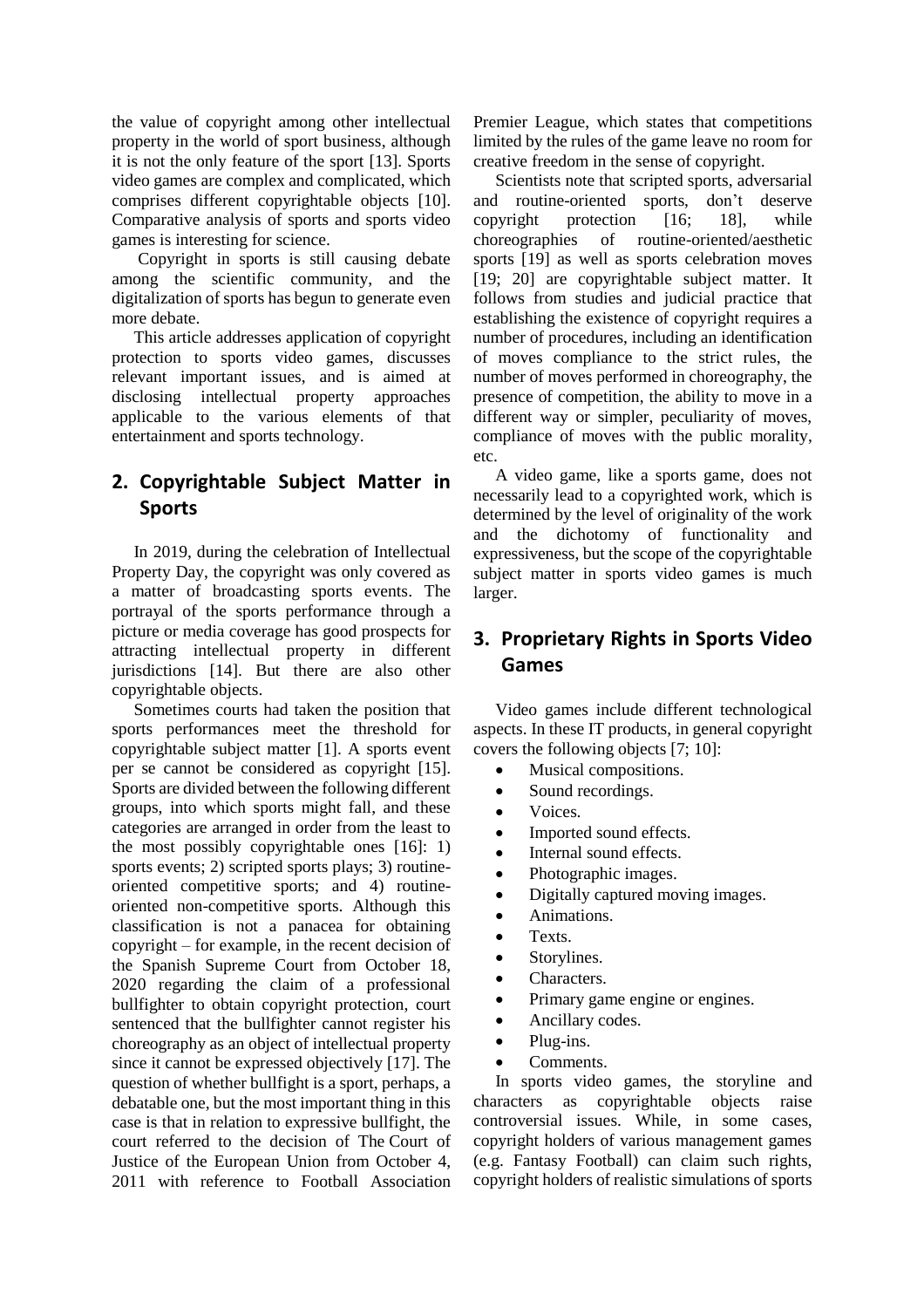are unlikely to get copyright protection for their storyline. By analogy with the legal issues in sports discussed in the second paragraph, rules, placement of athletes on the field, etc., are not copyrightable subject matter even in the digital space.

In addition, the list above lacks choreography, pantomime or parody that an athlete can display, for example, during a score celebration that is a recognizable attribute of a real athlete. Such animation elements are widely used in sports video games to enhance their believability and entertainment. In this case, the digital version of such movements can be considered, for example, as derivative work. But as the lawsuits against Epic Games [21] show, not every set of moves can be qualified as copyright, which means that it is necessary to take into account all the most common and relevant requirements for obtaining the rights of this intellectual property – the fixation requirement, the human authorship requirement, copyrightable subject matter, and the originality requirement.

### **4. National Approaches to Copyright Laws**

Each of the EU member states, as well as the USA, Canada, China, Ukraine and other countries have their own national copyright laws, which are based on the framework of international laws and agreements such as the Berne Convention (1886), the TRIPS Agreement (1994), and the WIPO Copyright Treaty (1996). National approaches to video games can be divided into the following areas:

- Video games are classified as functional software with a graphical interface.
- Separate or categorized protection of each creative element according to its specifics is provided.
- Video games are classified as audiovisual works.
- Video games are not classified and not clearly defined in the legislation.

The first approach is used in countries such as Canada, China, Israel, Russian Federation, Spain, and other countries; separate or categorized protection for creative elements is provided in Brazil, Denmark, Germany, Japan, USA, and other countries; video games are regarded as audiovisual works in Kenya and the Republic of Korea [22].

In Ukraine, video games are not mentioned in the legislation (in the Civil Code of Ukraine, in the Law of Ukraine "On Copyright and Related Rights", and in the Law of Ukraine "On the Distribution of Copies of Audiovisual Works, Phonograms, Videograms, Computer Programs, and Databases") despite the fact that the Supreme Court back in 2006 pointed out the need to describe a video game as an object of copyright law in the Law of Ukraine "On Copyright and Related Rights" and in the Law of Ukraine "On the Distribution of Copies of Audiovisual Works, Phonograms, Videograms, Computer Programs, and Databases". It means that the laws mention copyrightable objects such as computer programs, databases, audiovisual works, etc., which, probably, could be applied to video games, but do not directly mention video games (and, of course, do not distinguish their genres). In Ukrainian legal proceedings, there is a lack of theory and practice applicable to that digital system, but some comments [23] indicate that in Ukraine it is more likely that the approach of separate protection of each creative element of video game according to its specifics is applied.

The more legislators and courts will recognize the legal versatility of IT, the easier it will be for the creators to assess in advance the potential legal risks and opportunities and create original works, the more interesting the game will be for gamers, and the easier it will be to build a thriving national sector of the economy.

## **5. Complex Issues of Vesting Copyright**

Both e-sports and streaming sports video games are modern trends. At first glance, the use of neighboring rights is appropriate in these activities, but research and practice indicate the need for a more detailed analysis of the approaches to these issues.

#### **5.1. E-sports**

Born in Asia and spread to Europe and Americas, e-sports has already eclipsed some of the biggest sporting events in the world [1]. It became difficult to ignore the commercial potential of e-sports, and in 2017, the International Sports Committee (IOC) began to consider "competitive e-sports" as a sporting event. In 2018, Lausanne hosted the first e-sports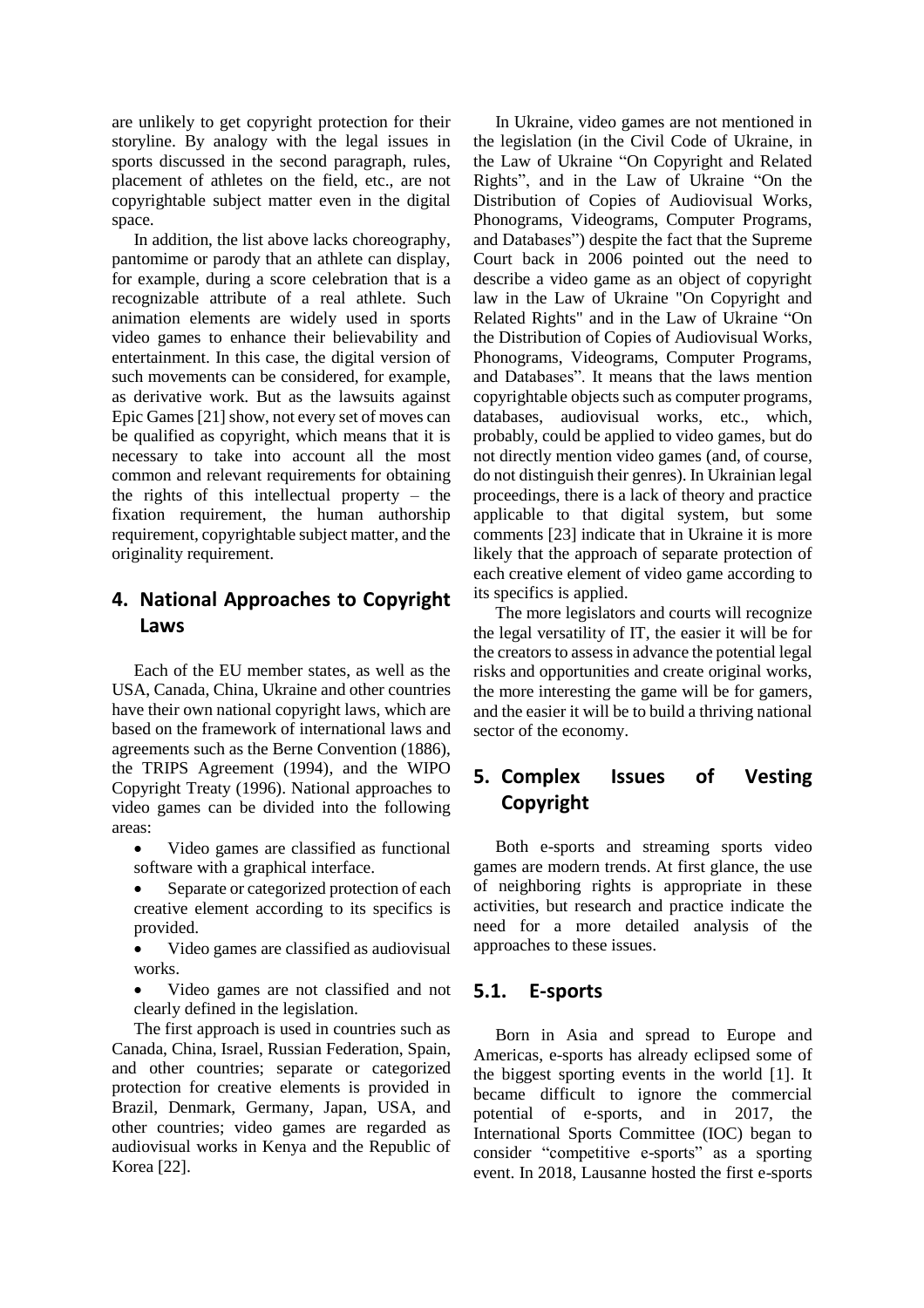forum organized in cooperation between the IOC and the Global Association of International Sports Federations.

E-sports is defined as "an area of sport activities in which people develop and train mental or physical abilities in the use of information and communication technologies" [24]. In addition, scientists note that escapism, acquiring knowledge about the games being played, novelty and e-sports athlete aggressiveness positively predict e-sports spectating frequency [25], i.e., even those aspects make e-sports popular and open up new market niches.

Taking into account the arguments from the previous paragraphs, e-sports is characterized by more ways of copyright protection than sports. Another difference between sports and e-sports is that copyright exists when an e-sports game is created, whereas it does not apply to sport as such [14]. There is a perception that the sports performance of e-sports can be considered as original expressions under copyright law, just like music, dance or theater [26]. At the same time, it is doubtful that "law may recognize intellectual property in a virtual eSport" [14] when it comes to scripted sport simulators. But certain opportunities still remain – since e-sports can protect the game format with copyright, and regulation of the rules of the game may be less important or even irrelevant [14]. At the same time, the widespread use of the image of an athlete as a leader of public opinion can place certain restrictions on the commercial aspects of copyright. This issue remains controversial.

Thus, copyright in e-sports generally primarily includes the corresponding rights of IT developers (or other copyright holders) to sound recordings, voices, sound effects, photographic images, moving images, animations and texts, and comments. In the second place, the rights of organizers and participants of a digital sports event to the same objects and to broadcasting as well as to possible new creative works appear. Otherwise, the relationship between e-sports players and organizers will probably develop similarly to well-known practices in real sports.

#### **5.2. Streaming**

Streaming video games is live broadcasting playing video games on the internet [27]. Research shows that in recent years, game developers have been aggressively using their copyrights to gain a share of streamersincome and to control the context in which their game is shown [27]. There is a perception that freedom of expression can and should be used in this context, as game streaming is already beneficial for IT developers (or other copyright holders) as it increases the demand for their game [27].

Today, in this type of relationship, the laws of countries justifiably give preference to the rights of copyright holders. According to all factors from the fair use checklist (the purpose and character of the use; the nature of the copyrighted work; the amount or substantiality of the portion used; and the effect of the use on the potential market or value of the work) the streamers' positions are weak.

### **5.3. User-Generated Content**

The situation with user-generated content remains insufficiently clarified. Many video games encourage players to create and share socalled user-generated content, which can be a legal minefield for all parties [8].

Modern interactive online video games include tools for creating and developing new game elements such as characters, levels and other creative elements, in fact, they develop an entirely new category of creators whose legal status remains largely unclear [7]. Players must follow the rules of use of the game specified in the "end user license agreement" which in most cases leaves room for doubt, and IT developers should take into account various situations in order to prevent the distribution of illegal or inappropriate content on their platforms [8].

All games are interactive processes, and players perceive the game as a creative process, which undermines the copyright of the IT creator, while laws may not sufficiently protect both the copyrights of creative players and authors of video games [28].

The fact that only a specific expression of a computer program is copyrighted can be a disadvantage, because even similar visual effects by themselves sometimes cannot be proof of copying [3]. The copyright holder retains the rights to only one of the many ways of expression and its derivatives. Some confusion arises here, which includes concepts such as original work, fair use, derivative work, etc.

On the one hand, the resolution of this issue requires relevant courts decisions and explanations. Although tools for protecting the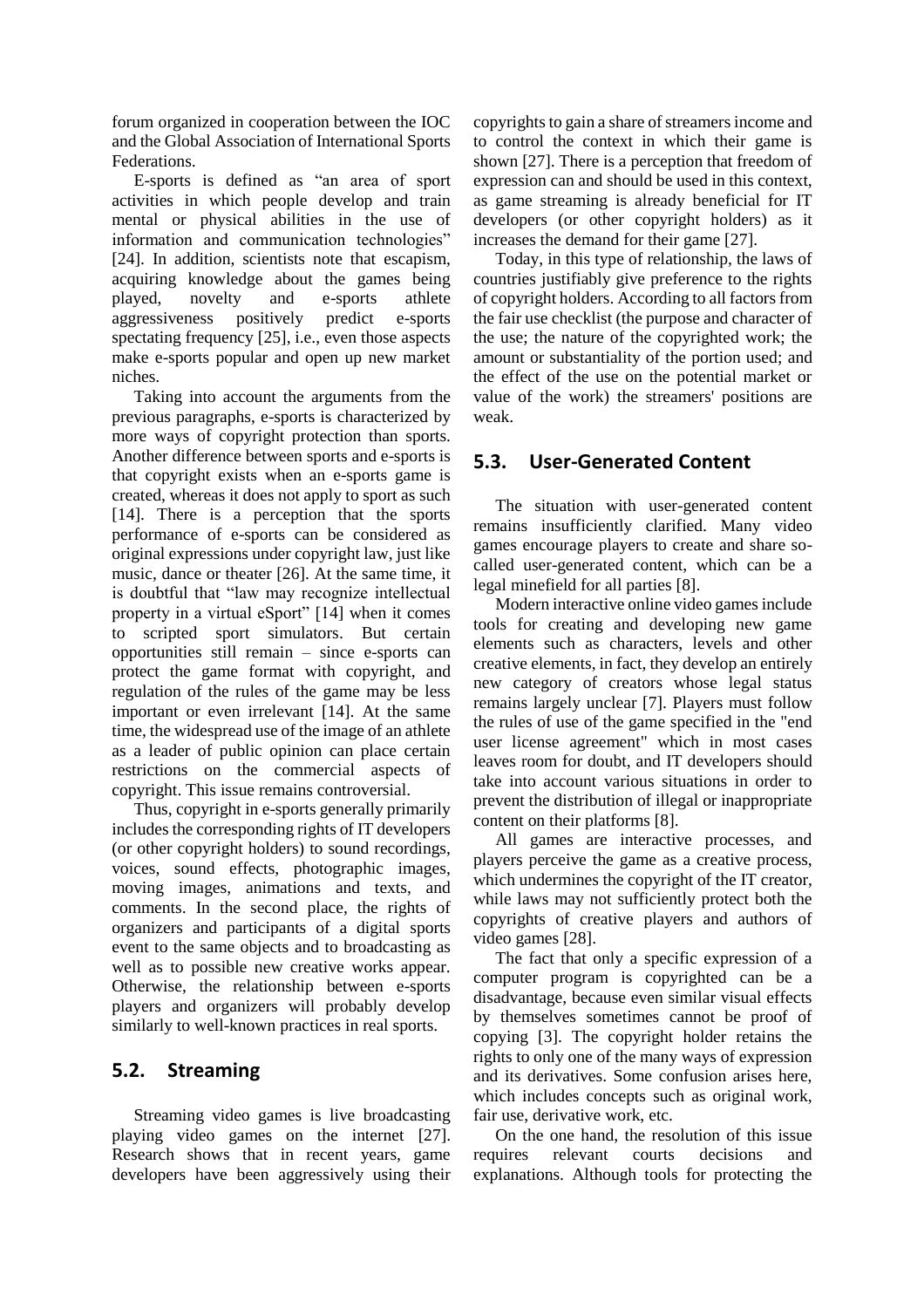copyright of players and authors of interactive games (or other copyright holders) are still developing, it is important to understand that here, as in most cases of streaming video games [28], the value of works is low. The same cannot be said for e-sports, where the financial prospects are much higher.

### **6. Relationships between Copyright Holders and Users of Video Games 6.1. Copyright Infringement**

A thriving sector of the economy is bound to be faced with various types of law infringements. In addition, game developers are increasingly using a complex mixture of legal and illegal tools to regulate creative activities [1]. Among the most common infringements, the following should be noted [8; 10; 12]:

One-for-one code copying.

- Imitation of game mechanics or remixture of multiple games' mechanics.
- Changing the graphics of an existing game (reskinning), while retaining the original expression and actual gameplay.
- Modifying other elements of an existing game, while preserving certain original elements.
- Hiding secret content (Easter eggs) in a video game by its developers which is taken from another copyrighted work.

These tendencies are taking place at the present stage of development of IT. Among a digital society, infringements are more widespread and more profitable for clone developers, but proportionately more detrimental to original developers [29].

## **6.2. Copyright Protection**

Lawsuit cases regarding copyright in video games are widely reported in the scientific literature, but there is a lack of information regarding lawsuit cases which consider infringements in sports video games.

The main implications of most common lawsuits in video games are identifying significant similarities between works, balancing between freedom of speech, expression, creativity and copyright, testing genre standards (which are not protected by copyright), and publicly available noncopyrightable subject matter in a particular work.

Lawsuits involving sports video games, for example, have addressed issues such as the game's compliance with copyright vesting requirements and categorizing video game streams within the context of copyright law [30]. Most of the disputes between the creators of sports video games are about violations of other laws (public rights, false advertising, etc.). Although video games have already become part of the 21st century media landscape, their protection under copyright law still raises difficult doctrinal issues [28], some of which were described in the previous paragraphs.

Intellectual property law, especially copyright law, is an ever-expanding doctrine [27]. But such a complex copyright system means that courts have to conduct more detailed analysis, which in turn leads to higher costs for litigating parties [7].

The revenue that independent developers make is limited [29], but in the fast-growing mobile games market, such IT developers have weight. The mobile games market is full of small and medium-sized companies that use video games for commercial purposes without obtaining all the relevant copyright and related rights [7]. An illustrative example is the removal of Flappy Bird from the Apple App Store, after which sixty Flappy Bird clone applications were sent every day for approval in the App Store [29].

Although some countries are implementing projects to simplify the handling of copyright infringement claims, in general, the high costs of litigation processes are not always within the reach of SMEs. Legislation should distinguish legitimate inspiration and plagiarism [9] in order to serve all stakeholders. Although potential copyright infringement implies certain legal remedies, the following extralegal norms of fairness, which minimize the need for strong legal interventions, underlie content creation in the gaming context [1]:

- Norms of competitive integrity prevalent among video game players.
- Norms of wealth sharing arising out of communities of loyal consumers.
- Labor-based norms that allow gameplay streamers to claim ownership over their recorded stream.

Internal copyright management systems [31], which could include legal, educational, and specific aspects (such as IT applications in licenses distribution or in monetization of copyright assets, etc.), are useful to SMEs especially at the stage of development of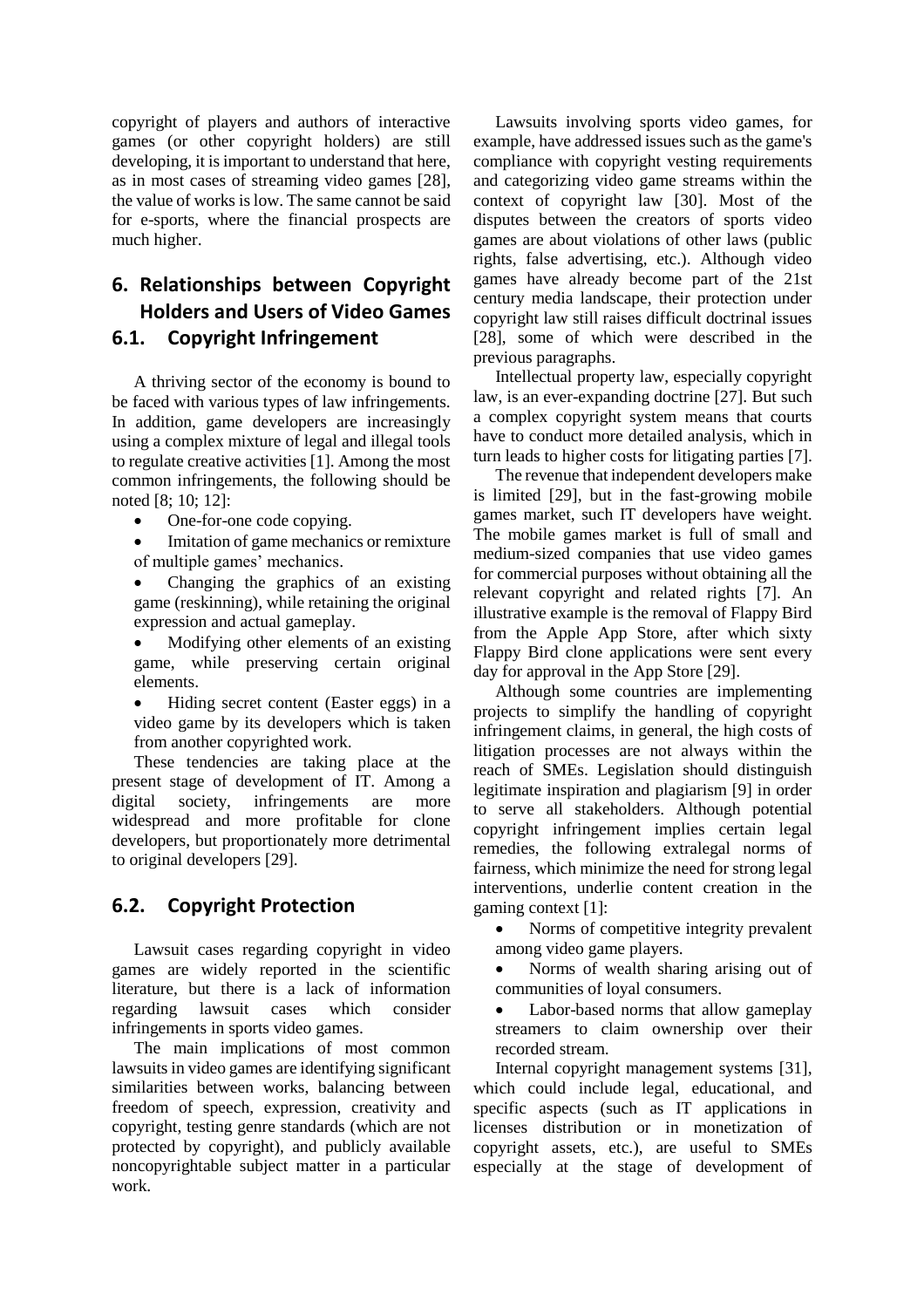technological elements of digital systems that are essentially copyrightable subject matter. An effective legal instrument for the protection of<br>intellectual property rights is Directive intellectual property rights is Directive 2004/48/EC of the European Parliament and of the Council from April 29, 2004 on the enforcement of intellectual property rights, which provides effective means of presenting, obtaining and preserving evidence that is of prime importance in intellectual property lawsuits, which allows plaintiffs to claim the physical withdrawal of infringing goods and/or materials and tools used in the production and/or distribution of those goods and/or materials, an "ex parte injunction", an interim measure for a judgment without the presence of the defendant [3]. The implementation of such rules could be adequate to the challenges of the Digital Era, and, possibly, standardize the processes of considering cases related to copyright protection and reduce the costs of litigants for conducting different tests.

#### **7. Conclusions**

Thus, as a result of the analysis, it was found that proprietary rights in sports video games are significantly different in objects from sports and slightly different from the general case of video games. Basically, this kind of entertainment and sports, like other genres of video games, contains a wide variety of copyrightable objects: mostly – primary game engine or engines (which can be considered, for example, as "literary work" or "computer program" in the language of the law), ancillary code (computer program or literary work), plug-ins (computer programs or literary works), musical compositions (musical works, including any accompanying words), sound recordings (sound recordings), images (graphic works), animations, sound-effects, and comments (motion pictures and other audiovisual works), texts (literary works), sport celebration moves (pantomimes and choreographic works), and neighboring rights for e-sports; and barely – storylines and characters.

Therefore, separate or categorized copyright protection is an adequate and flexible approach to sports video games for the digital society needs since "categorized protection is probably conducive to the innovation and iteration of the video game sector" [32]. This approach also may be applied in countries where video games are not directly indicated as copyrightable subject matter

and may be considered as a complex of other copyrights.

Jurisdictions of countries in whose legislation the video games are not defined as an object of copyright and where there are no relevant court cases run the risk of facing a chaos of unpredictable court decisions. At the same time, it is important to note that nowadays information on generalized approaches in court cases regarding sports video games is scarce, as well as on court cases regarding e-sports, streaming sports video games, and user-generated content. These questions are a prospect for further research.

#### **8. References**

- [1] S. Shisha, Fairness, Copyright, and Video Games: Hate the Game, Not the Player. Fordham Intellectual Property, Media and Entertainment Law Journal, volume 31, number 3, 2021, 694–791.
- [2] T. Wijman, Global Game Revenues Up an Extra \$15 Billion This Year as Engagement Skyrockets, 2020. URL: https://newzoo.com/insights/articles/gameengagement-during-covid-pandemic-adds-15-billion-to-global-games-market-revenueforecast/.
- [3] F. W. Grosheide, H. Roerdink, K. Thomas, Intellectual property protection for Video Games: A view from the European Union, Journal of International Commercial Law and Technology, volume 9, number 1, 2014, 1–13.
- [4] J. M. Blanke, No Doubt about It-You've got to Have Hart: Simulation Video Games May Redefine the Balance between and among the Right of Publicity, the First Amendment, and Copyright Law. Boston University Journal of Science & Technology Law, volume 19, 2013, 26.
- [5] J. Quagliariello, Applying Copyright Law to Videogames: Litigation Strategies for Lawyers, Harvard Journal of Sports & Entertainment Law, volume 10, 2019, 263– 276.
- [6] B. Casillas, Attack of the clones: copyright protection for video game developers. Loyola of Los Angeles Entertainment Law Review, volume 33, 2012, 137.
- [7] A. R. G. de la Haza, Video Games: Computer Programs or Creative Works?, WIPO Magazine, August 2014.